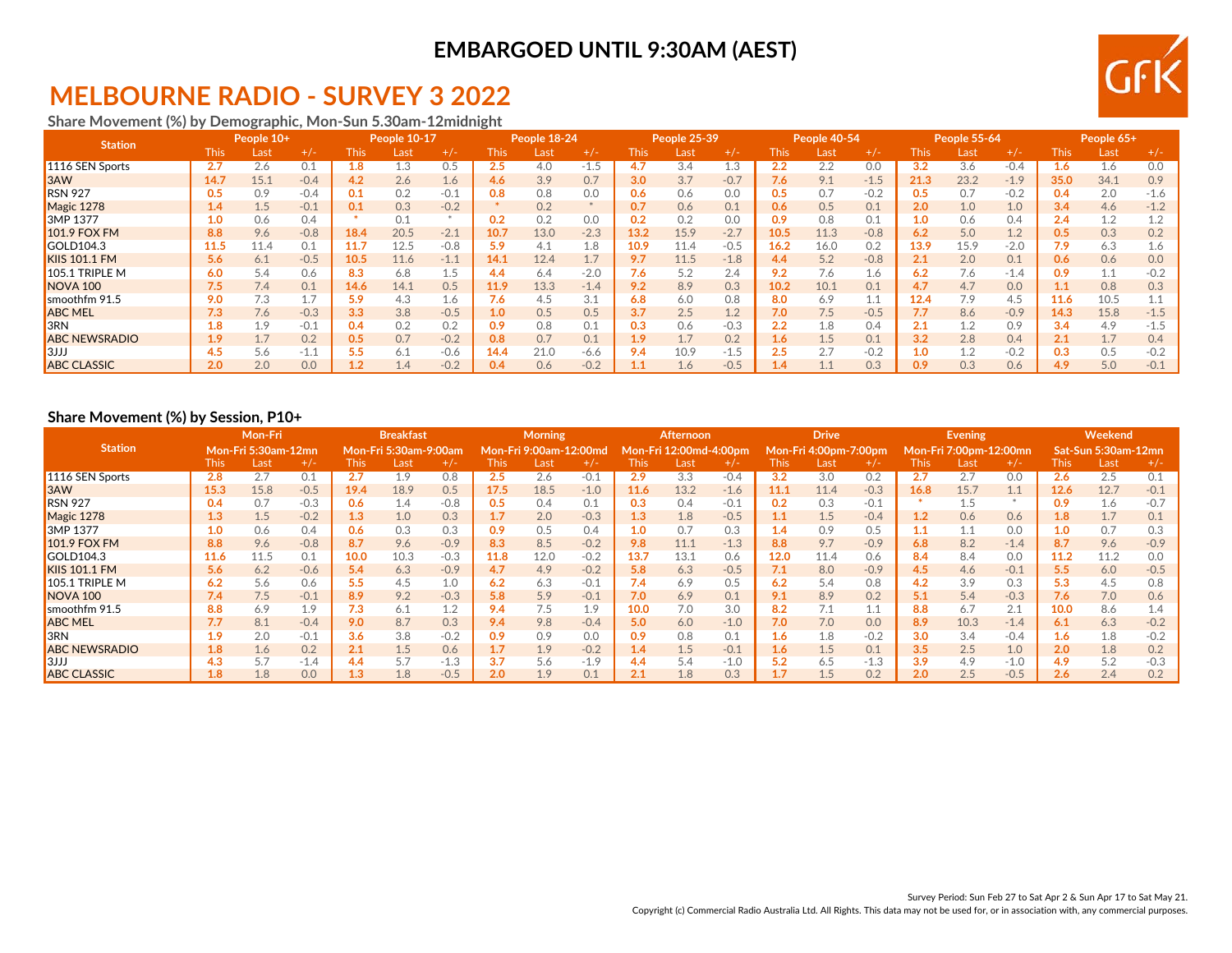### **MELBOURNE RADIO - SURVEY 3 2022**

#### **Cumulative Audience (000's) by Demographic, Mon-Sun 5.30am-12midnight**

| <b>Station</b>       |             | People 10+ |       |             | <b>People 10-17</b> |                  |             | People 18-24 |         |             | People 25-39 |        |             | People 40-54 |         |             | <b>People 55-64</b> |         |             | People 65+ |       |
|----------------------|-------------|------------|-------|-------------|---------------------|------------------|-------------|--------------|---------|-------------|--------------|--------|-------------|--------------|---------|-------------|---------------------|---------|-------------|------------|-------|
|                      | <b>This</b> | Last       | $+/-$ | <b>This</b> | Last                | $+/-$            | <b>This</b> | Last         | $+/-$   | <b>This</b> | Last         | $+/-$  | <b>This</b> | Last         | $+/-$   | <b>This</b> | Last                | $+/-$   | <b>This</b> | Last       | $+/-$ |
| 1116 SEN Sports      | 353         | 324        | 29    | 35          | 31                  | ↵                | 39          | 23           | 16      | 122         | 95           |        | 57          | 57           |         | 59          | 55                  |         | 41          | 62         | $-21$ |
| 3AW                  | 821         | 825        | $-4$  | 50          | 41                  | $\circ$          | 43          | 37           | 6       | 97          | 81           | 16     | 139         | 161          | $-22$   | 176         | 185                 | $-9$    | 315         | 319        | -4    |
| RSN 927              | 71          | 98         | $-27$ |             |                     | $\sqrt{2}$<br>-5 |             |              | ΞĪ.     | 21          | 20           |        | 10          | 14           | -4      | 12          | 16                  | -4      | 14          | 37         | $-23$ |
| Magic 1278           | 113         | 113        |       |             |                     | $-2$             |             | 10           | -6      | 20          | 13           |        | 16          | 11           |         | 24          | 15                  | $\circ$ | 43          | 54         | $-11$ |
| 3MP 1377             | 98          | 106        | -8    |             |                     |                  |             |              | $-1$    | 18          | 14           |        | 18          | 23           | -5      |             |                     |         | 35          | 38         |       |
| 101.9 FOX FM         | 1174        | 1190       | $-16$ | 196         | 208                 | $-12$            | 204         | 187          | 17      | 430         | 438          | -8     | 221         | 229          | $-8$    | 100         | 102                 | $-2$    | 23          | 25         |       |
| GOLD104.3            | 1193        | 1157       | 36    | 115         | 125                 | $-10$            | 113         | 102          | 11      | 321         | 298          | 23     | 313         | 295          | 18      | 186         | 214                 | $-28$   | 144         | 123        |       |
| KIIS 101.1 FM        | 1079        | 1078       |       | 179         | 203                 | $-24$            | 203         | 170          | 33      | 415         | 426          | $-11$  | 185         | 182          |         | 70          | 64                  | $\circ$ | 28          | 32         |       |
| 105.1 TRIPLE M       | 734         | 662        | 72    | 91          | 86                  |                  | 113         | 87           | 26      | 232         | 193          | 39     | 162         | 149          | 13      | 101         | 104                 | -3      | 35          | 44         |       |
| <b>NOVA 100</b>      | 1158        | 1095       | 63    | 190         | 187                 | 3                | 182         | 195          | $-13$   | 429         | 381          | 48     | 253         | 241          | 12      | 79.         | 67                  | 12      | 26          | 24         |       |
| smoothfm 91.5        | 1040        | 993        | 47    | 118         | 107                 | 11               | 111         | 102          | 9       | 246         | 220          | 26     | 226         | 234          | -8      | 143         | 138                 |         | 196         | 192        |       |
| <b>ABC MEL</b>       | 690         | 704        | $-14$ | 32          | 36                  | $-4$             | 35          | 26           | $\circ$ | 105         | 103          |        | 146         | 137          | $\circ$ | 111         | 114                 | $-3$    | 261         | 288        | $-27$ |
| 3RN                  | 219         | 221        | $-2$  | 12          | 8                   |                  |             | 24           | $-2$    | 30          | 23           |        | 51          | 47           |         | 33          | 34                  | $-1$    |             | 85         | $-14$ |
| <b>ABC NEWSRADIO</b> | 336         | 322        | 14    | 30          | 30                  | $\circ$          | 34          | 28           | 6       | 67          | 72           | -5     | 69          | 60           | $\circ$ | 53          | 52                  |         | 84          | 79         |       |
| 3JJJ                 | 624         | 673        | $-49$ | 75          | 74                  |                  | 125         | 166          | $-41$   | 303         | 304          | $\sim$ | 83          | 84           | $\sim$  | 19          | 23                  | -4      | 19          | 23         |       |
| <b>ABC CLASSIC</b>   | 267         | 259        |       | 28          | 27                  |                  | 32          | 33           | $-1$    | 37          | 52           | $-15$  | 46          | 43           | 3       |             | 18                  | $\circ$ | 96          | 87         |       |
| Total                | 4645        | 4634       |       | 475         | 482                 |                  | 509         | 497          | 12      | 1289        | 1278         |        | 1005        | 1008         | $-5.5$  | 584         | 588                 | -4      | 784         | 782        |       |

#### **Cumulative Audience (000's) by Session, P10+ [Potential: 4902]**

|                      |             | Mon-Fri             |       |             | <b>Breakfast</b>             |       |      | <b>Morning</b>         |         |             | <b>Afternoon</b>       |          |             | <b>Drive</b>          |       |             | <b>Evening</b>         |                |             | Weekend             |       |
|----------------------|-------------|---------------------|-------|-------------|------------------------------|-------|------|------------------------|---------|-------------|------------------------|----------|-------------|-----------------------|-------|-------------|------------------------|----------------|-------------|---------------------|-------|
| <b>Station</b>       |             | Mon-Fri 5:30am-12mn |       |             | <b>Mon-Fri 5:30am-9:00am</b> |       |      | Mon-Fri 9:00am-12:00md |         |             | Mon-Fri 12:00md-4:00pm |          |             | Mon-Fri 4:00pm-7:00pm |       |             | Mon-Fri 7:00pm-12:00mn |                |             | Sat-Sun 5:30am-12mn |       |
|                      | <b>This</b> | Last                | $+/-$ | <b>This</b> | Last                         | $+/-$ | This | Last                   | $+/-$   | <b>This</b> | Last                   | $+/-$    | <b>This</b> | Last                  | $+/-$ | <b>This</b> | Last                   | $+/-$          | <b>This</b> | Last                | $+/-$ |
| 1116 SEN Sports      | 278         | 262                 | 16    | 140         | 103                          | 37    | 96   | 113                    | $-17$   | 117         | 119                    | $-2$     | 154         | 131                   | 23    | 68          | 68                     | $\circ$        | 201         | 185                 | 16    |
| 3AW                  | 782         | 793                 | $-11$ | 549         | 553                          | $-4$  | 453  | 476                    | $-23$   | 427         | 419                    | 8        | 393         | 396                   | $-3$  | 208         | 205                    | 3              | 519         | 526                 | $-7$  |
| <b>RSN 927</b>       | 54          | 74                  | $-20$ | 25          | 41                           | $-16$ | 20   | 20                     | $\circ$ |             | 29                     | -8       | 20          | 24                    | -4    |             |                        | $-10$          | 51          | 76                  | $-25$ |
| Magic 1278           | 91          | 98                  | $-$ / | 46          | 54                           | -8    | 49   | 56                     | $-7$    | 45          | 54                     | $-9$     | 46          | 56                    | $-10$ | 21          | 24                     | $-3$           |             | 84                  | $-13$ |
| 3MP 1377             | 88          | 97                  | $-9$  | 33          | 35                           | $-2$  | 48   | 40                     | 8       | 47          | 52                     | -5       | 65          | 49                    | 16    | 21          | 33                     | $-12$          | 57          | 65                  | -8    |
| 101.9 FOX FM         | 1015        | 1008                |       | 511         | 589                          | $-78$ | 442  | 400                    | 42      | 521         | 535                    | $-14$    | 468         | 474                   | -6    | 208         | 230                    | $-22$          | 671         | 717                 | $-46$ |
| GOLD104.3            | 1045        | 1003                | 42    | 503         | 538                          | $-35$ | 500  | 477                    | 23      | 597         | 577                    | 20       | 541         | 506                   | 35    | 200         | 217                    | $-17$          | 735         | 725                 | 10    |
| <b>KIIS 101.1 FM</b> | 948         | 933                 | 15    | 473         | 524                          | $-51$ | 363  | 302                    | 61      | 435         | 425                    | 10       | 450         | 463                   | $-13$ | 166         | 178                    | $-12$          | 565         | 585                 | $-20$ |
| 105.1 TRIPLE M       | 610         | 561                 | 49    | 281         | 254                          | 27    | 222  | 226                    | -4      | 315         | 280                    | 35       | 284         | 232                   | 52    | 122         | 126                    | -4             | 420         | 334                 | 86    |
| NOVA <sub>100</sub>  | 1028        | 969                 | 59    | 596         | 574                          | 22    | 382  | 339                    | 43      | 455         | 423                    | 32       | 529         | 538                   | $-9$  | 197         | 195                    | $\overline{2}$ | 681         | 603                 | 78    |
| smoothfm 91.5        | 910         | 875                 | 35    | 443         | 435                          | 8     | 403  | 397                    | 6       | 495         | 453                    | 42       | 448         | 422                   | 26    | 209         | 187                    | 22             | 659         | 608                 | 51    |
| <b>ABC MEL</b>       | 614         | 627                 | $-13$ | 401         | 421                          | $-20$ | 322  | 349                    | $-27$   | 283         | 302                    | $-19$    | 264         | 261                   |       | 151         | 162                    | $-11$          | 408         | 417                 | $-9$  |
| 3RN                  | 188         | 190                 | $-2$  | 112         | 120                          | -8    | 64   | 74                     | $-10$   | 69          | 69                     | $\Omega$ | 66          | 75                    | $-9$  |             |                        | -6             | 130         | 132                 | $-2$  |
| <b>ABC NEWSRADIO</b> | 277         | 261                 | 16    | 158         | 136                          | 22    | 103  | 116                    | $-13$   | 91          | 101                    | $-10$    | 87          | 83                    |       | 76          | 69                     | $\overline{7}$ | 193         | 193                 |       |
| 3JJJ                 | 526         | 578                 | $-52$ | 257         | 323                          | -66   | 196  | 226                    | $-30$   | 258         | 275                    | $-17$    | 296         | 320                   | $-24$ | 124         | 144                    | $-20$          | 387         | 397                 | $-10$ |
| <b>ABC CLASSIC</b>   | 223         | 224                 | $-$   | 103         | 114                          | $-11$ | 106  | 107                    | $-1$    | 110         | 96                     | 14       | 85          | 87                    | $-2$  | 54          | 63                     | $-9$           | 173         | 161                 | 12    |
| Total                | 4519        | 4487                | 32    | 3465        | 3463                         |       | 2902 |                        | 123     | 3128        | 3053                   |          | 3165        | 3144                  |       | 1634        | 1632                   |                | 3922        | 3848                | 74    |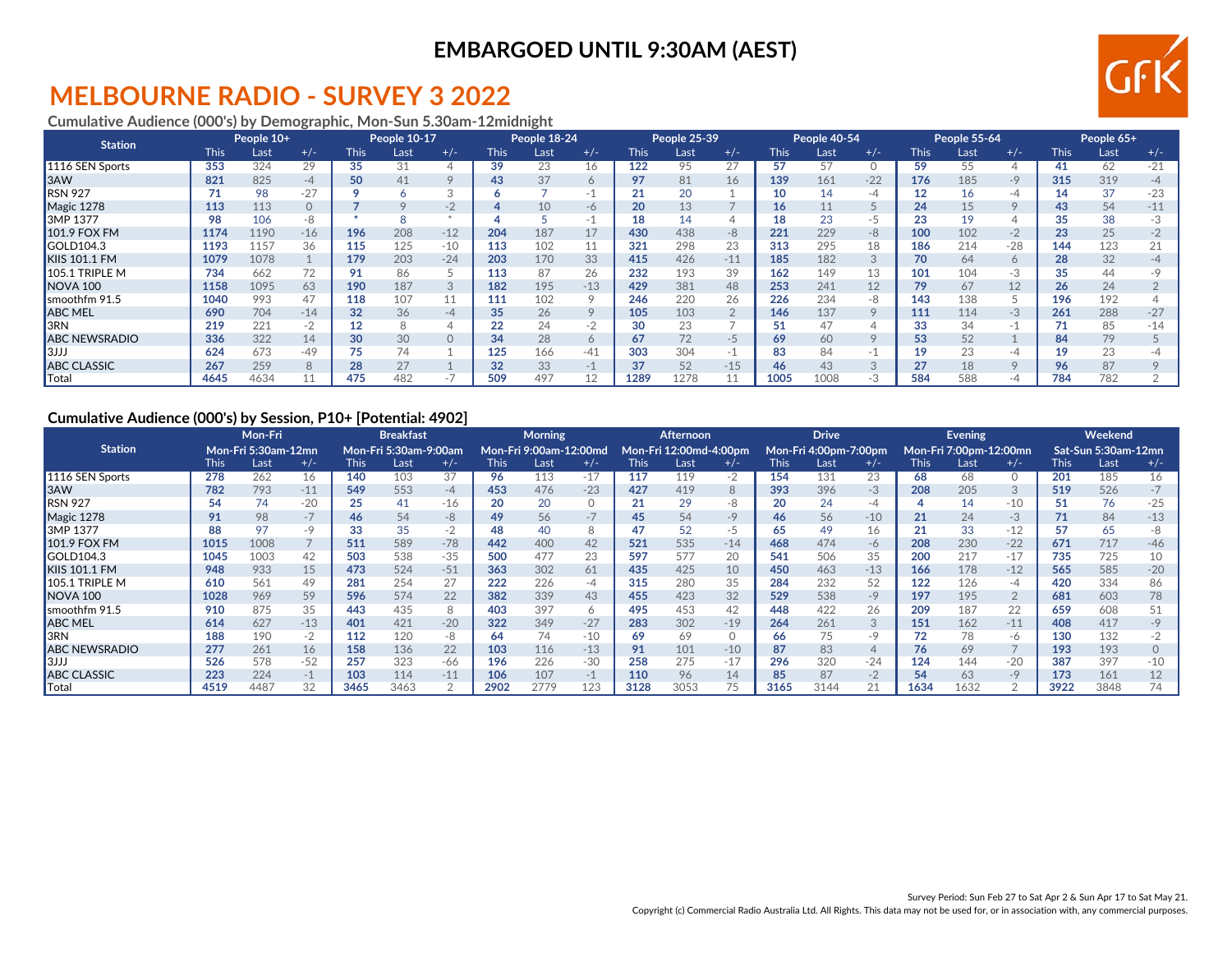# **MELBOURNE RADIO - SURVEY 3 2022**

#### **Average Audience (000's) by Demographic, Mon-Sun 5.30am-12midnight (Ave Qtr Hr Audience)**

| <b>Station</b>       |             | People 10+ |          |             | People 10-17 |          |             | People 18-24 |          |        | People 25-39 |                          |             | People 40-54 |          |             | People 55-64 |          |             | People 65+     |       |
|----------------------|-------------|------------|----------|-------------|--------------|----------|-------------|--------------|----------|--------|--------------|--------------------------|-------------|--------------|----------|-------------|--------------|----------|-------------|----------------|-------|
|                      | <b>This</b> | Last       | $+/-$    | <b>This</b> | Last         | $+/-$    | <b>This</b> | Last         | $+/-$    | This l | Last         | $+/-$                    | <b>This</b> | Last         | $+/-$    | <b>This</b> | Last         | $+/-$    | <b>This</b> | Last           | $+/-$ |
| 1116 SEN Sports      | 14          | 14         |          |             |              | $\Omega$ |             |              | $-1$     |        | 4            |                          |             |              | ΞT       |             |              | $-1$     |             | $\mathfrak{D}$ |       |
| 3AW                  | 74          | 78         | -4       |             |              |          |             |              | $\Omega$ |        |              | $\overline{\phantom{a}}$ |             | 10           | $-1$     | 17          | 19           | $-2$     | 42          | 42             |       |
| <b>RSN 927</b>       |             |            | $-2$     |             |              |          |             |              |          |        |              |                          |             |              |          |             |              |          |             |                |       |
| Magic 1278           |             | 8          | $-1$     |             |              |          |             |              |          |        |              | $\Omega$                 |             |              | $\Omega$ |             |              |          |             | <sup>6</sup>   |       |
| 3MP 1377             |             |            |          |             |              |          |             |              |          |        |              |                          |             |              |          |             |              |          |             |                |       |
| 101.9 FOX FM         | 44          | 50         | -6       | 8           |              | $\circ$  |             |              | $-2$     | 15     | 18           | $-3$                     | 12          | 13           | -        |             |              |          |             |                |       |
| GOLD104.3            | 58          | 59         | н.       |             |              |          |             |              |          | 12     | 13           | ÷                        | 18          | 18           |          |             | 13           | $-2$     |             |                |       |
| <b>KIIS 101.1 FM</b> | 28          | 32         | $-4$     |             |              | $-$      |             |              | $\Omega$ |        | 13           | $-2$                     |             |              | $-$      |             |              | $\Omega$ |             |                |       |
| 105.1 TRIPLE M       | 30          | 28         |          |             |              |          |             |              | - 1      |        | <sup>6</sup> |                          | 10          |              |          |             |              | - 11     |             |                |       |
| <b>NOVA 100</b>      | 38          | 38         |          |             |              | $\Omega$ |             |              | $-1$     |        | 10           |                          | 11          | 12           | -        |             |              | $\Omega$ |             |                |       |
| smoothfm 91.5        | 46          | 38         |          |             |              |          |             |              |          |        |              |                          |             |              |          | 10          |              |          | 14          | 13             |       |
| <b>ABC MEL</b>       | 37          | 40         | $-3$     |             |              | -1       |             |              |          |        | $\sqrt{2}$   |                          | 8           |              | $-1$     |             |              | $-1$     | 17          | 19             |       |
| 3RN                  |             | 10         |          |             |              |          |             |              |          |        |              |                          |             |              |          |             |              |          |             |                |       |
| <b>ABC NEWSRADIO</b> | 10          | 9          |          |             |              |          |             |              |          |        |              | $\Omega$                 |             |              | $\Omega$ |             |              | $\Omega$ |             |                |       |
| 3JJJ                 | 23          | 29         | -6       |             |              | $\Omega$ |             |              | $-3$     |        | 13           | $-2$                     |             |              |          |             |              |          |             |                |       |
| <b>ABC CLASSIC</b>   | 10          | 10         | $\Omega$ |             |              | $\Omega$ |             |              |          |        | $\Omega$     |                          |             |              |          |             |              |          |             |                |       |
| Total                | 506         | 520        | $-14$    | 42          |              |          | 39          | 44           | -5       | 114    | 115          |                          | 113         | 115          | $-1$     | 78          | 82           | -4       | 120         | 122            |       |

#### **Average Audience (000's) by Session, P10+ [Potential: 4902]**

|                      |             | Mon-Fri             |            |                 | <b>Breakfast</b>      |                          |             | <b>Morning</b>         |         |             | <b>Afternoon</b> |                        |             | <b>Drive</b>          |          |             | <b>Evening</b>         |          |             | Weekend             |       |
|----------------------|-------------|---------------------|------------|-----------------|-----------------------|--------------------------|-------------|------------------------|---------|-------------|------------------|------------------------|-------------|-----------------------|----------|-------------|------------------------|----------|-------------|---------------------|-------|
| <b>Station</b>       |             | Mon-Fri 5:30am-12mn |            |                 | Mon-Fri 5:30am-9:00am |                          |             | Mon-Fri 9:00am-12:00md |         |             |                  | Mon-Fri 12:00md-4:00pm |             | Mon-Fri 4:00pm-7:00pm |          |             | Mon-Fri 7:00pm-12:00mn |          |             | Sat-Sun 5:30am-12mn |       |
|                      | <b>This</b> | Last                | $+/-$      | <b>This</b>     | Last                  |                          | <b>This</b> | Last                   | $+/-$   | <b>This</b> | Last             | $+/-$                  | <b>This</b> | Last                  |          | <b>This</b> | Last                   | $+/-$    | <b>This</b> | Last                |       |
| 1116 SEN Sports      | 15          | 15                  | 0          | 20              | 15                    |                          | 19          | 21                     | $-2$    | 19          | 22               | $-3$                   | 18          | 17                    |          |             |                        |          |             | 11                  |       |
| 3AW                  | 83          | 87                  | $-4$       | 147             | 147                   | $\circ$                  | 132         | 144                    | $-12$   | 76          | 89               | $-13$                  | 61          | 66                    | -5       | 26          | 23                     | 3        | 53          | 55                  |       |
| RSN 927              |             | $\overline{4}$      | $-2$       |                 |                       | $\overline{\phantom{a}}$ |             |                        |         |             | 3                | $-1$                   |             |                       | -1       |             |                        |          |             |                     |       |
| Magic 1278           |             | 8                   | $-1$       | 10 <sup>°</sup> | 8                     |                          | 13          | 15                     | $-2$    | 8           | 12               | -4                     | $\circ$     | 8                     | $-2$     |             |                        |          |             |                     |       |
| 3MP 1377             |             | 3                   | $\sqrt{2}$ |                 |                       |                          |             |                        | 3       |             |                  | $\sim$                 | 8           |                       |          |             |                        |          |             |                     |       |
| 101.9 FOX FM         | 47          | 53                  | -6         | 66              | 75                    | -9                       | 63          | 66                     | $-3$    | 65          | 75               | $-10$                  | 49          | 55                    | -6       | 10          |                        | $-2$     | 37          | 42                  | $-5$  |
| GOLD104.3            | 62          | 63                  | -1         | 75              | 80                    | -5                       | 89          | 93                     | -4      | 90          | 89               |                        | 67          | 65                    |          | 13          |                        | $\Omega$ | 47          | 49                  | $-2$  |
| KIIS 101.1 FM        | 30          | 34                  | -4         | 41              | 49                    | -8                       | 36          | 38                     | $-2$    | 38          | 43               | $-5$                   | 39          | 46                    | $-1$     |             |                        | $\circ$  | 23          | 26                  | -3    |
| 105.1 TRIPLE M       | 33          | 31                  |            | 42              | 35                    |                          | 47          | 49                     | $-2$    | 49          | 46               |                        | 35          | 31                    |          |             |                        |          | 22          | 20                  |       |
| <b>NOVA 100</b>      | 40          | 42                  | $-2$       | 67              | 72                    | -5                       | 44          | 46                     | $-2$    | 46          | 47               | $-1$                   | 51          | 51                    | $\circ$  | 8           |                        | $\Omega$ | 32          | 30                  |       |
| smoothfm 91.5        | 47          | 38                  |            | 55              | 48                    |                          |             | 59                     | 12      | 65          | 47               | 18                     | 45          | 41                    |          | 13          |                        | 3        | 42          | 37                  |       |
| ABC MEL              | 41          | 45                  | -4         | 68              | 68                    | $\circ$                  | 71          | 76                     | $-5$    | 33          | 40               | $-1$                   | 39          | 40                    | -1       | 14          | 15                     | $-1$     | 26          | 27                  |       |
| 3RN                  | 10          | 11                  | -1         | 27              | 30                    | $-3$                     |             |                        |         |             | 6                |                        | $\circ$     | 10                    | - 1      |             |                        |          |             | 8                   |       |
| <b>ABC NEWSRADIO</b> | 10          | 9                   |            | 16              | 12                    | 4                        | 13          | 14                     | $-1$    |             | 10               |                        | $\circ$     | $\circ$               | $\Omega$ |             |                        |          |             | 8                   |       |
| 3JJJ                 | 23          | 31                  | -8         | 33              | 45                    | $-12$                    | 28          |                        | $-16$   |             | 36               |                        | 29          | 37                    | -8       |             |                        | - 1      |             | 23                  |       |
| <b>ABC CLASSIC</b>   | 10          | 10                  |            | 10              | 14                    | $-4$                     | 15          | 15                     | $\circ$ | 14          | 12               |                        | 10          | 8                     |          |             |                        | -1       |             | 11                  |       |
| <b>Total</b>         | 539         | 554                 | $-15$      | 756             | 780                   | $-24$                    | 755         | 780                    | $-25$   | 657         | 676              | $-19$                  | 554         | 573                   | $-19$    | 153         | 150                    |          | 422         | 435                 | $-13$ |

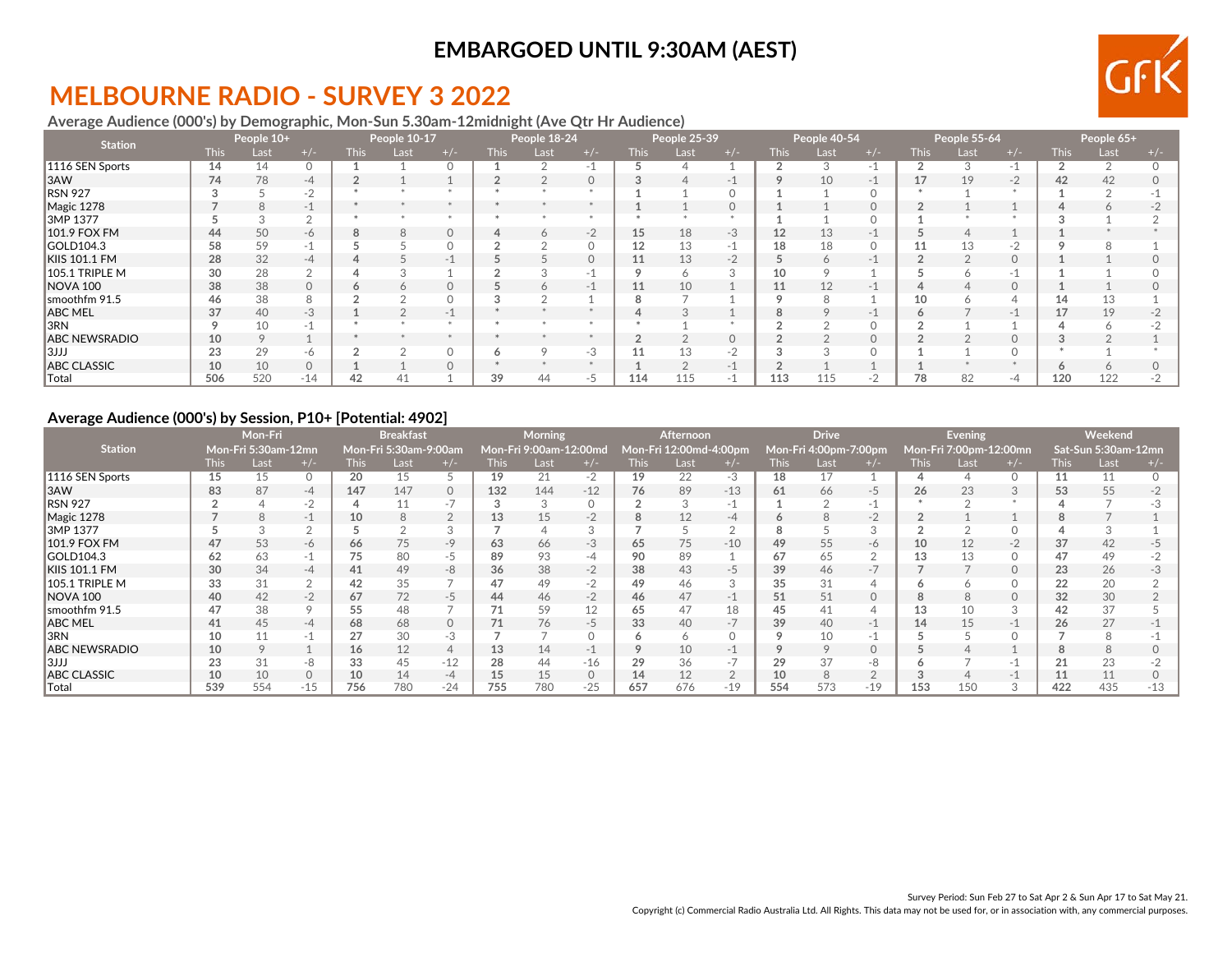

# **MELBOURNE RADIO - DAB+ STATIONS ONLY - SURVEY 3 2022**

#### **Cumulative Audience (000's) by Demographic, Mon-Sun 5.30am-12midnight**

| <b>Station</b>              |             | People 10+ |               |                | People 10-17   |                |                | People 18-24   |                 |                | People 25-39    |                |                | People 40-54   |                |                | People 55-64  |                |                | People 65+     |          |
|-----------------------------|-------------|------------|---------------|----------------|----------------|----------------|----------------|----------------|-----------------|----------------|-----------------|----------------|----------------|----------------|----------------|----------------|---------------|----------------|----------------|----------------|----------|
|                             | <b>This</b> | Last       | $+/-$         | <b>This</b>    | Last           | $+/-$          | <b>This</b>    | Last           | $+/-$           | <b>This</b>    | Last            | $+/-$          | <b>This</b>    | Last           | $+/-$          | <b>This</b>    | Last          | $+/-$          | <b>This</b>    | Last           | $+/-$    |
| Australia Today DAB+        | 16          | 16         | $\circ$       | *              | 3              | *              | 15             | 11             | $\overline{4}$  | $*$            | $*$             | $*$            | $\overline{2}$ | $\overline{2}$ | $\circ$        | *              | *             | $*$            |                |                |          |
| <b>BUDDHA HITS</b>          | 41          | 28         | 13            | 3              |                | $-2$           | 6              | $\Delta$       | $\overline{2}$  | 9              | 8               |                | 9              | 6              | 3              | 10             | 3             | $\overline{ }$ | Δ              |                |          |
| <b>CADA</b>                 | 19          | 27         | $-8$          | $\mathfrak{p}$ |                | $-2$           | 8              | 13             | $-5$            |                | $\overline{7}$  | $-3$           |                |                | $\ast$         |                |               | $\ast$         |                | $\overline{2}$ | $\Omega$ |
| Chemist Warehouse Remix     | 20          | 26         | -6            | 3              |                | $-2$           |                | $\Delta$       | $\circ$         | 3              | 3               | $\circ$        | 4              | $\overline{2}$ | 2              | 6              | 8             | $-2$           |                | $\sim$         |          |
| Coles Radio                 | 83          | 82         |               | 5              | 13             | $-8$           | 25             | 20             | 5               | 23             | 20              | 3              | 13             | 17             | $-4$           | 10             | $\mathcal{B}$ | $\overline{2}$ |                |                |          |
| <b>DANCE HITS</b>           | 82          | 67         | 15            | 15             | 11             | 4              | 16             | 12             | 4               | 29             | 30              | $-1$           | 20             | 11             | 9              |                |               | $\ast$         |                |                |          |
| <b>EASY 80s HITS</b>        | 40          | 41         | $-1$          | 10             | 13             | $-3$           | 6              | $\overline{2}$ | $\overline{4}$  | 9              | $7\overline{ }$ | $\overline{2}$ | 8              | 9              | $-1$           | 6              | $\circ$       | $-3$           |                |                |          |
| GOLD 80s                    | 111         | 96         | 15            | 19             | 18             | 1              | 12             | 13             | $-1$            | 27             | 20              |                | 32             | 22             | 10             | 14             | 18            | $-4$           | я              | 5              |          |
| KIIS 90s                    | 91          | 75         | 16            | 20             | 20             | $\circ$        | 16             | 15             | $\mathbf{1}$    | 38             | 31              | $\overline{7}$ | 12             | $\overline{6}$ | 6              | 5              | 3             | $\overline{2}$ |                |                |          |
| MMM 80s                     | 49          | 35         | 14            | $\mathfrak{p}$ | $\overline{2}$ | $\Omega$       | 21             | 13             | 8               | 12             | 3               | 9              | 6              | 3              | 3              |                | 15            | $-9$           | 3              |                |          |
| MMM 90s                     | 67          | 51         | 16            |                |                | $\overline{2}$ | 22             | 13             | 9               | 17             | $\ast$          | $*$            | 13             | 21             | -8             | 5              | 8             | $-3$           |                | $\overline{4}$ |          |
| <b>MMM CLASSIC ROCK</b>     | 65          | 69         | $-4$          | 13             |                | 8              | 11             | 19             | -8              |                | 2               | $\overline{2}$ | 18             | 13             | 5              | 14             | 24            | $-10$          |                | $\overline{7}$ | $-2$     |
| <b>MMM COUNTRY</b>          | 25          | 32         | $-7$          | $\overline{2}$ | $\overline{2}$ | $\Omega$       | 9              | 8              |                 | 5              | 8               | $-3$           | $\overline{2}$ | $\overline{7}$ | $-5$           | 3              | 3             | $\circ$        | 3              | 3              | $\Omega$ |
| MMM HARD N HEAVY            | 19          | 37         | $-18$         | 5              | 14             | $-9$           |                | $\Omega$       | $\circ$         | $\overline{2}$ | $\overline{7}$  | $-5$           | 9              | 13             | -4             |                |               | $\overline{ }$ |                |                |          |
| <b>NOVA</b> Noughties       | 56          | 65         | $-9$          | 9              | 8              | $\mathbf{1}$   | q              |                | $\overline{2}$  | 21             | 33              | $-12$          | 12             | $\overline{7}$ | 5              | $\mathfrak{p}$ |               | $-3$           |                |                |          |
| <b>OLDSKOOL 90s HITS</b>    | 70          | 44         | 26            | 14             | 12             | $\overline{2}$ | 10             | $\overline{2}$ | 8               | 24             | 15              | 9              | 18             | 11             | $\overline{7}$ |                |               | 1              |                |                |          |
| RnB Fridays Radio           | 77          | 47         | 30            | 6              | 6              | $\Omega$       | 38             | 20             | 18              | 20             | 17              | 3              | 9              | $\overline{2}$ | $\overline{7}$ | $\overline{2}$ |               | $\circ$        |                |                |          |
| <b>RSN Carnival</b>         | 13          | 12         |               |                | 3              | $\ast$         | 11             |                |                 | $\overline{2}$ | $*$             |                | $\ast$         | $\mathbf{x}$   | $\star$        |                |               | $\ast$         |                |                |          |
| Rythmos                     | 22          | 10         | 12            | 5              | $\overline{2}$ | 3              | $\overline{2}$ | $\overline{2}$ | $\circ$         |                | $\overline{2}$  | 5              | 8              | $\overline{4}$ | $\overline{4}$ |                |               |                |                |                |          |
| <b>SEN Fanatic</b>          | 13          | 8          | 5             | $\star$        | $\star$        | $\mathcal{R}$  | 11             | 5              | 6               | $\mathbf{r}$   | $\pm$           | $\mathbf{r}$   | $\mathbf{r}$   | $\pm$          | $\star$        | $\mathfrak{p}$ |               |                |                |                |          |
| SEN Sydney DAB+             | 14          | 13         |               | 4              |                | 3              | 6              |                | $-1$            | 3              | 3               | $\circ$        |                |                |                |                |               | $\circ$        |                |                |          |
| <b>SEN Track Digital</b>    | 12          | 15         | $-3$          | $\ast$         | 3              | $\ast$         |                | $\sim$         | $\circ$         |                | $\overline{4}$  |                | 3              | $\overline{4}$ | $-1$           |                |               | -1             |                |                |          |
| smooth relax                | 81          | 76         | 5             | 8              | 19             | $-11$          | 13             | 10             | 3               | 16             | 8               | 8              | 15             | 11             | $\overline{4}$ | 10             | 12            | $-2$           | 19             | 16             | 3        |
| <b>SOUNDCLOUD RADIO</b>     | 22          | 20         | $\mathcal{P}$ | $\overline{7}$ | 8              | $-1$           | 5              | $\rightarrow$  | $\mathcal{R}$ . | 11             | 12              | $-1$           | $\mathbf{r}$   | $\pm$          | $\star$        |                |               | $\infty$       |                | $\star$        |          |
| TikTok Trending             | 105         | 88         | 17            | 30             | 23             | $\overline{7}$ | 37             | 28             | 9               | 34             | 34              | $\Omega$       | $\overline{2}$ |                |                |                |               |                |                | $\mathbf{1}$   | $\Omega$ |
| triple j Unearthed          | 51          | 71         | $-20$         | 6              | 11             | $-5$           | 16             | 26             | $-10$           | 21             | 20              |                | 3              | 9              | -6             |                | 3             |                | $\overline{2}$ | 2              |          |
| <b>ABC Country</b>          | 30          | 39         | $-9$          | $\mathbf{1}$   | 6              | $-5$           | 6              | 11             | $-5$            | 6              | 6               | $\Omega$       | 6              |                | $\overline{2}$ | 5              |               |                |                | 9              | $-2$     |
| <b>ABC Jazz</b>             | 66          | 71         | $-5$          | 10             | 13             | $-3$           | 14             | 11             | 3               | 11             | 18              | $-7$           | 12             | 13             | $-1$           | $\overline{2}$ | 3             | $-1$           | 16             | 13             |          |
| <b>ABC KIDS LISTEN</b>      | 47          | 31         | 16            | 14             | 10             | $\overline{4}$ | 6              | $\overline{2}$ | $\overline{4}$  | 19             | 13              | 6              | $\overline{7}$ | 5              | $\overline{2}$ |                |               | $\ast$         |                | $\mathbf{1}$   |          |
| ABC Sport                   | 45          | 54         | $-9$          | 8              | 15             | $-7$           |                | $\Omega$       | $\circ$         | 16             | 21              | $-5$           | 8              |                | 2              | 6              | 3             | 3              |                | 6              |          |
| Double J                    | 39          | 64         | $-25$         | 10             | 14             | $-4$           | 10             | 16             | -6              |                | 9               | $-1$           | 11             | 21             | $-10$          |                |               |                |                |                |          |
| Total Digital/Internet Only | 886         | 852        | 34            | 143            | 139            |                | 122            | 98             | 24              | 249            | 253             | -4             | 189            | 171            | 18             | 92             | 100           | -8             | 91             | 92             |          |

Please note: The Edge Digital rebranded as CADA effective March 31 2022, RnB Fridays renamed to RnB Fridays Radio and RSN Extra renamed to RSN Carnival effective April 17 2022.